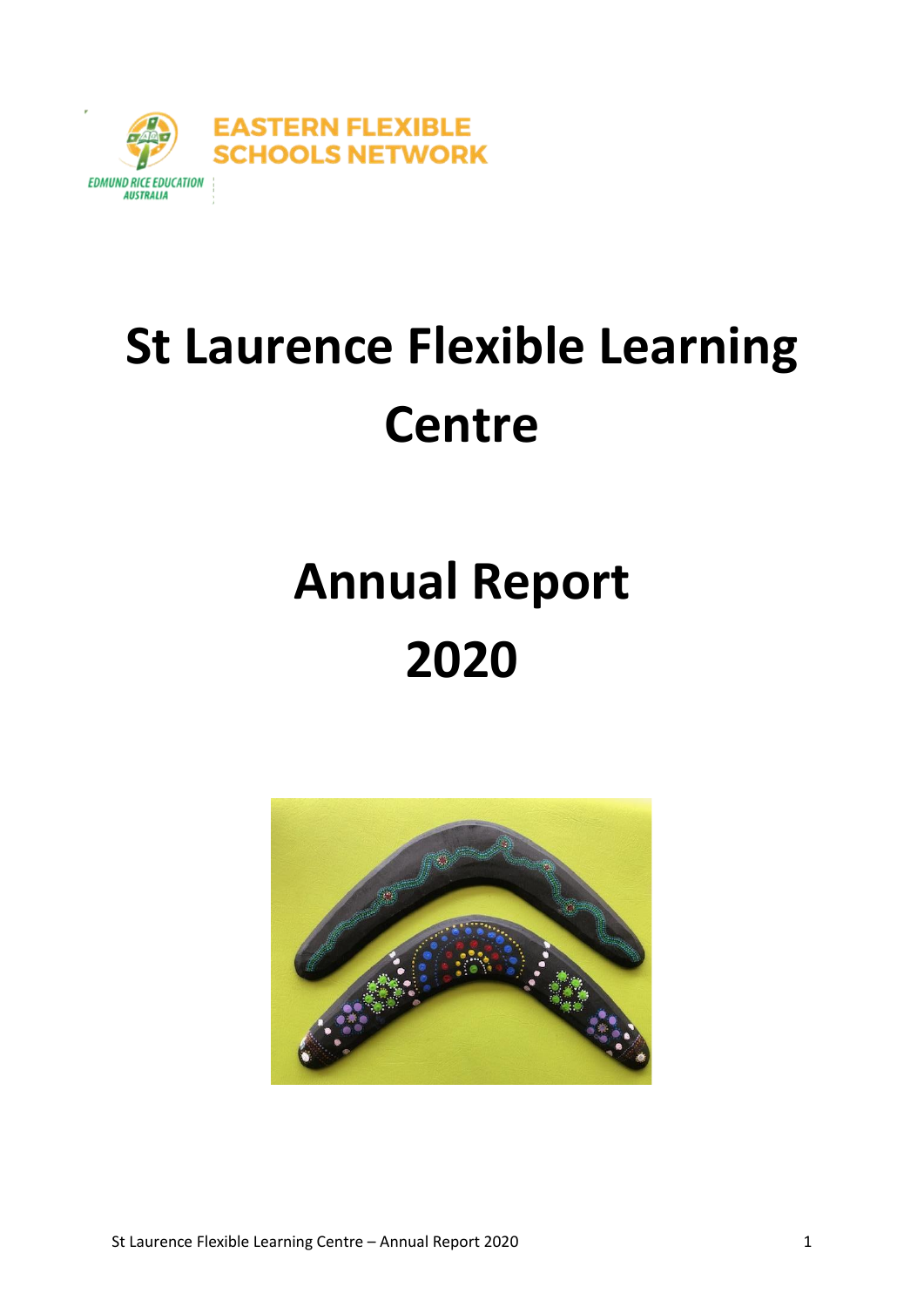#### **About This Report**

St Laurence Flexible Learning Centre (FLC) is registered by NSW Education Standards Authority (NESA) and managed by the Edmund Rice Education Australia Eastern Flexible Schools Network on behalf of the Diocese of Maitland-Newcastle.

The Annual School Report to the Community for this year provides the St Laurence FLC community with fair, reliable and objective information about school performance measures and policies, as determined by the Minister for Education.

The Report also outlines information regarding school improvement initiatives and developments of major interest and importance to the school community during the year. Accordingly, the Report demonstrates accountability to regulatory bodies, the school community and EREA.

This Report has been approved by EREA to ensure compliance with all NESA requirements for Registration. This Report complements and is supplementary to school newsletters and other regular communications.

Following its submission to NESA, the Report will be presented to the St Laurence FLC community, and be available on the school's website by 30 June 2021.

Further information about the school or this Report may be obtained by contacting the school:

St Laurence Flexible Learning Centre 137 Broadmeadow Rd Broadmeadow, NSW 2290 Office Ph: 02 4075 2077 Web[: https://www.ereafsn.edu.au/stlaurenceflcnewcastle/](https://www.ereafsn.edu.au/stlaurenceflcnewcastle/)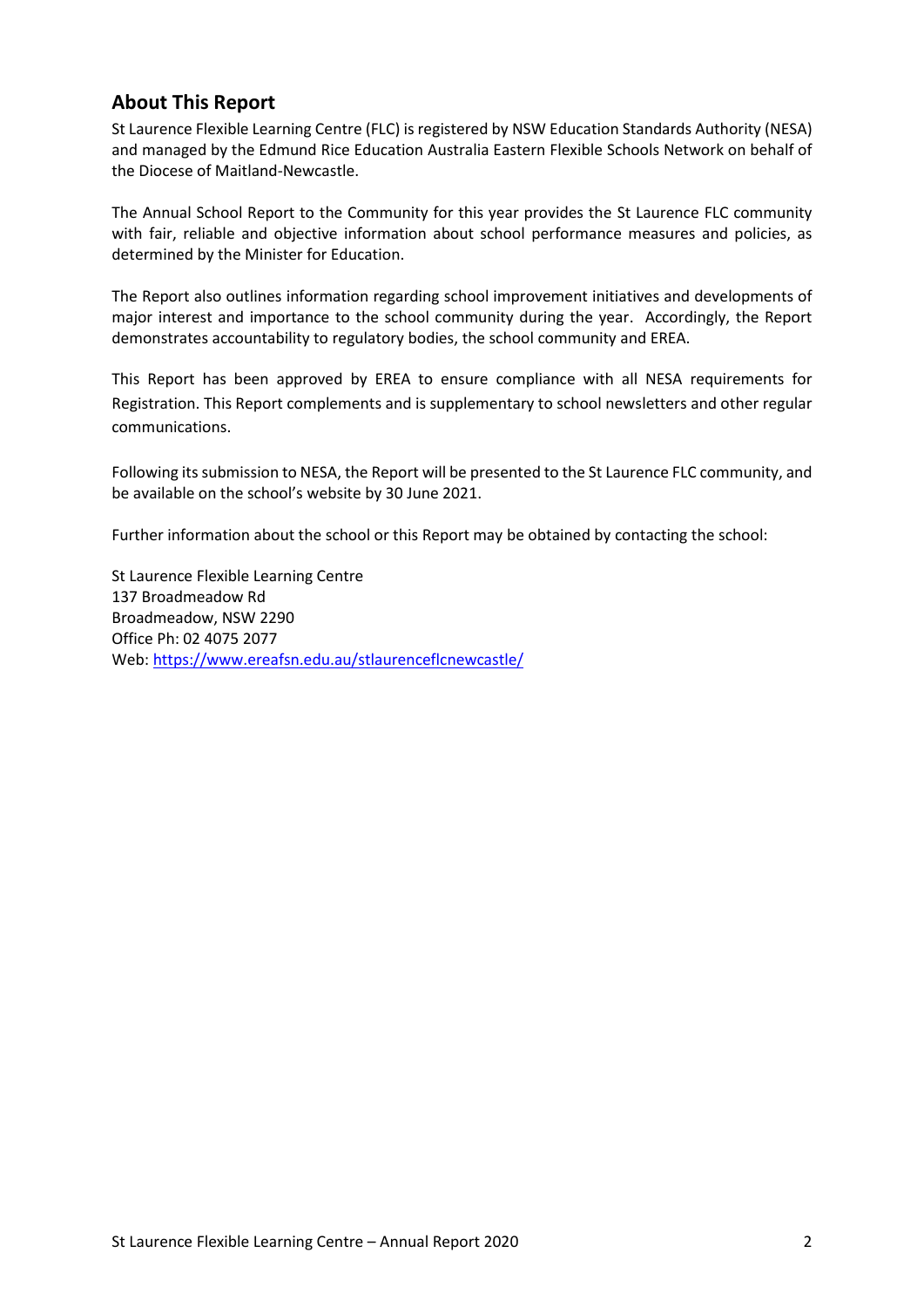# **Message from Key School Bodies**

#### **Head of Campus Message:**

2020 saw St Laurence Flexible Learning Centre complete its second year of operation as an Edmund Rice Education Australia school under the Eastern Flexi Network. Our staff team is proud to continue education in the tradition of Edmund Rice by providing education options to the most marginalised youth of our local community.

As our presence in the community grows, we are making increased connections with local business and agencies and receiving more referrals from local schools, families and services.

The team has grown with the addition of another teacher and Transition Pathways Support Worker. Our target population was 40 young people. Due to community demand, we took on an additional 5 young people.

As part of our commitment to improving literacy across the school, our new teacher has a literacy specialty in order to provide school wide support as well as more intensive small group and individualised support.

This year saw the challenges associated with Covid-19 which impacted the daily functioning of the school through closures, a transition to online learning and the inclusion of creative ways to ensure the young people could continue a learning program and more importantly remain supported and connected to St Laurence. The staff and young people showed great resilience, however it had a significant impact on the progress and engagement of the students. Resulting in many finding it challenging to re-engage in face to face learning.

Unfortunately due to many restrictions in place, we had to restrict the numbers of people who could join us in celebrating the success of young people in our end of year Awards Ceremonies. Through creative planning we managed to celebrate the successful completion of the RoSA certificate with our year 10 students. We improvised a smaller more intimate celebration for our year 9 students.

We continued to grow our electives program which aims to connect young people with learning for the enjoyment of learning in areas of interest. Young people could select from a broader more diverse range of activities such as music, art, cooking, yoga, stand up paddling, craft and surfing.

We also celebrated the continuation of our cycling program which saw a number or young people regularly riding the beaten tracks of the local National Park and Fernleigh Track. Community support has been fantastic with equipment being donated through partnerships with local police and PCYC.

We also had another VET student placement who engaged in the program as part of their studies with a focus on class support.

Kelly Anderson - Head of Campus.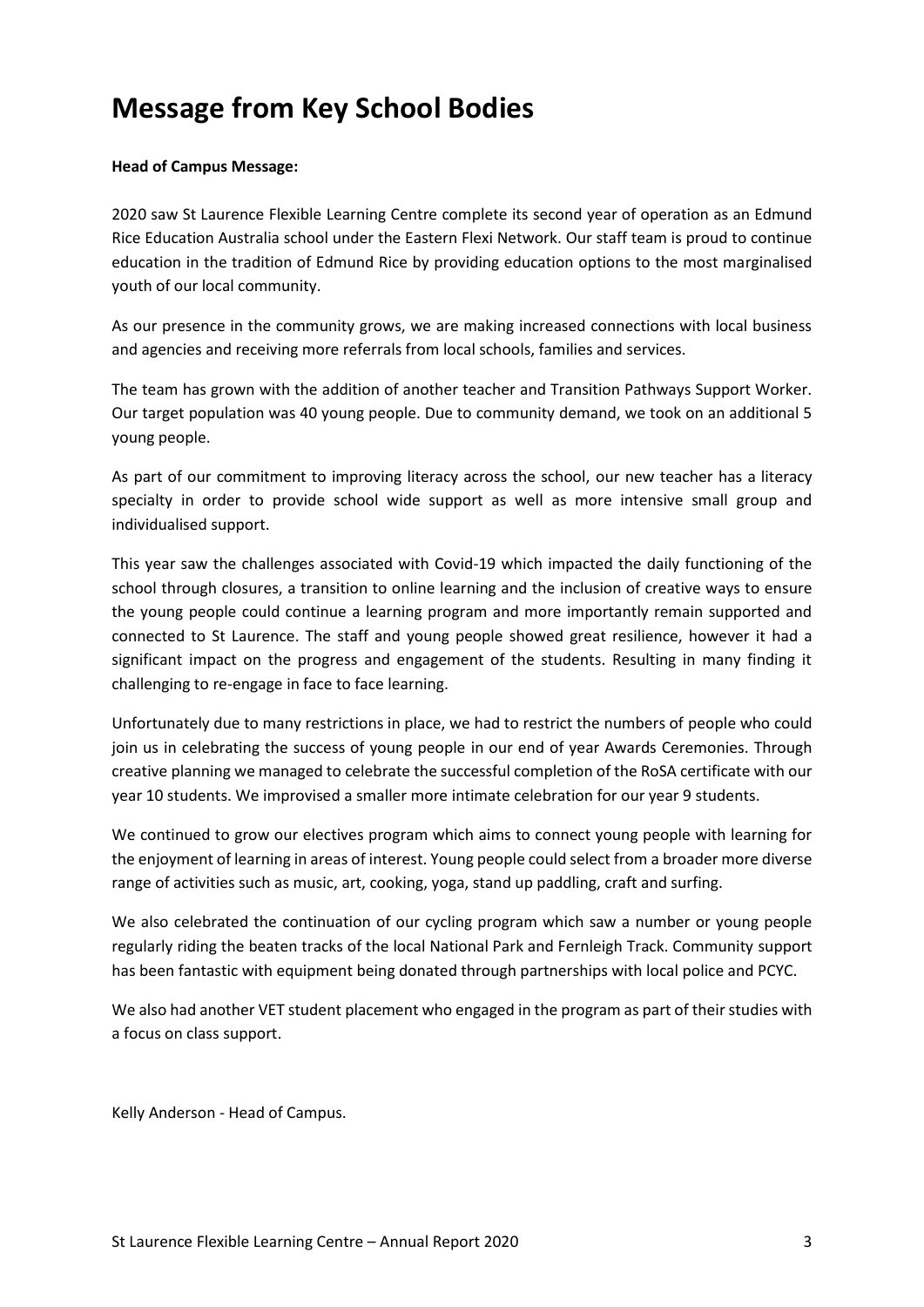# **School Context**

St Laurence Flexible Learning Centre (SLFLC) is a part of Edmund Rice Education Australia and is conducted in accordance with the philosophy and principles. SLFLC commenced operation as a registered Non-Government School in 2019 and is part of a national association (EREA) of over fifty schools which includes, in 2020, twenty one Flexible Learning Centres.

The philosophy of the St Laurence FLC draws on the spirit and vision of Edmund Rice Education Australia and is grounded in the Edmund Rice Education Australia Charter document (see [www.erea.edu.au\)](http://www.erea.edu.au/). The document has a clear commitment to social justice, inclusive communities, liberating education and gospel spirituality, and stands in solidarity with disenfranchised young people of all social, cultural and religious backgrounds. The philosophy also has a practical focus, based in the application of four core principles of "Respect" (for self, others and environment), "Safe and Legal" environment, "Participation" (have a go) and "Honesty" (being fair dinkum) among all participants of the St Laurence FLC. This is evident in the ways the organisational culture and practices are shaped through the application of these principles. In essence, the principles establish a "common ground" among staff, young people and parents, a collective forum, where the means to resolve conflict, negotiate learning, recognise rights, responsibilities and consequences are modelled and explored, both within the group, and individually and as members of the broader community.

The 2008 Melbourne Declaration on the Education Goals for Young Australians calls for improved educational outcomes for Indigenous youth and disadvantaged Australians, and states:

- *"Australian Governments commit to working with all school sectors to*
	- *'close the gap' for young Indigenous Australians*
	- *provide targeted support to disadvantaged students*
	- *focus on school improvement in low socioeconomic areas"*
	- (Melbourne Declaration on Educational Goals for Young Australians. 2008, p.15)

St Laurence FLC works with young people who are vulnerable and experience a complexity of interrelated needs. Participation, engagement and retention are key elements in the philosophy of St Laurence FLC, and the development of moral reasoning through the application of the four principles prepares young people for responsible citizenship. The learning experiences also build self-confidence and esteem in young people, promote an optimistic view of their potential and future, and assists them to develop the knowledge, skills and attitudes necessary to enjoy a healthy and fulfilling life.

St Laurence FLC offers an inclusive and non-discriminating learning community to young people, who for a variety of reasons, are disenfranchised from mainstream education. Young people are enrolled from a variety of languages, cultural and religious backgrounds, with particular sensitivity to First Nations culture, and from backgrounds of socio-economic disadvantage. Young people are exposed to learning experiences that develop understanding and appreciation of the diverse cultural values that constitute Australian society and specifically addresses the needs of young people and families from the Newcastle/Hunter region. Importantly young people are encouraged to participate in decision making processes that affect the school community, their own lives and the society in which they live. Learning is focused around the individual needs of young people and progress is carefully documented and monitored. Young people, in conjunction with their teachers and youth workers, draft learning plans with articulated education pathways.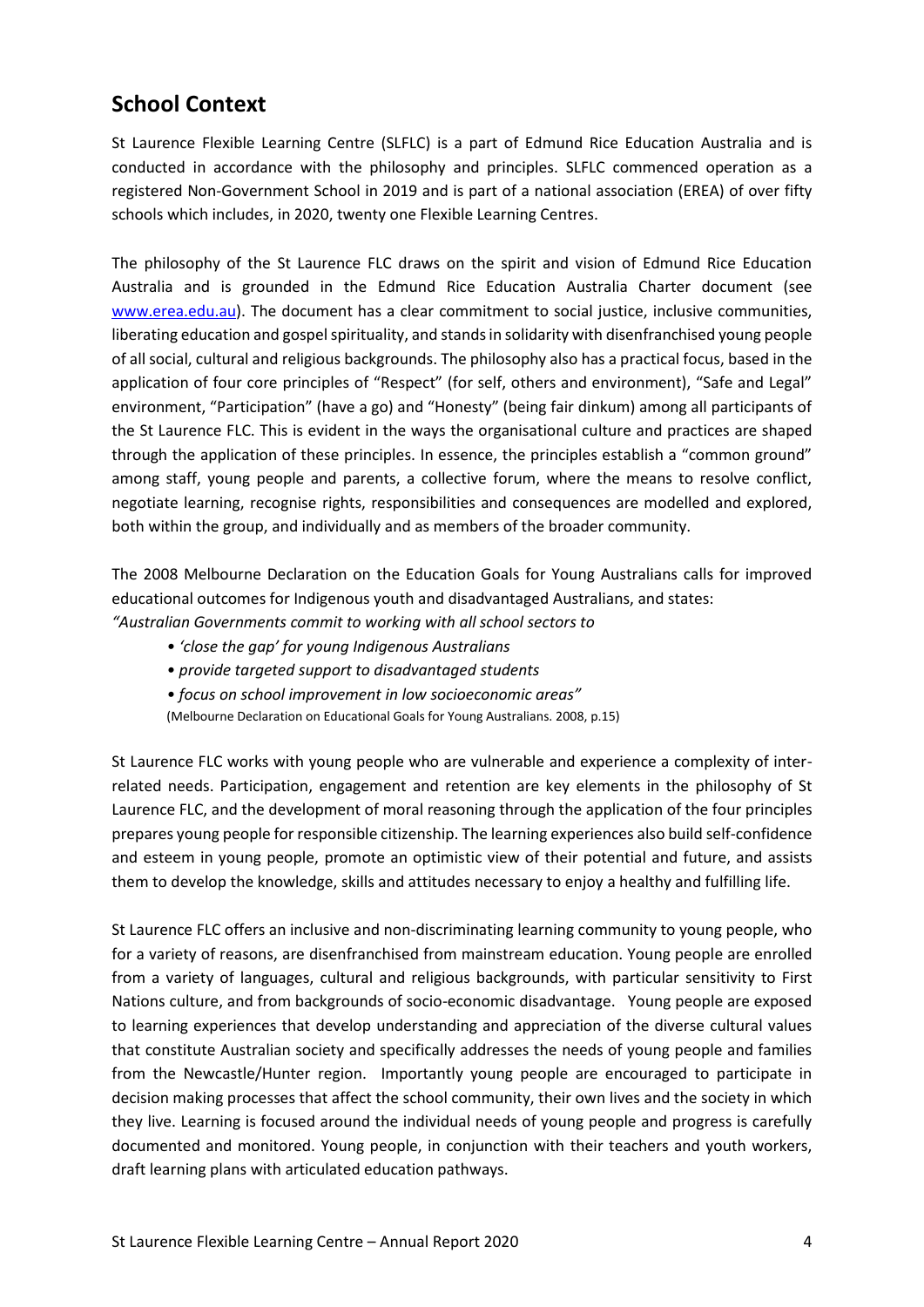# *Operation by Principles* **and** *Common Ground –* **(Actions taken by the school to promote respect and responsibility)**

The concept of C*ommon Ground'* applies to all who choose to participate in our services. Adults and young people alike commit to participate in a learning environment that is democratic, relational and operates through key principles.

Relationships at our services are based on a respect for personal dignity and recognition of difference. An emphasis is placed on the peaceful resolution of conflict and spirituality is recognised as a universal human experience. Rather than being rule governed, the school uses principles, which are agreed upon (established common ground) as a basis for respectful social engagement amongst the community including young people, parents and staff. The principles are:

#### **RESPECT, PARTICIPATION, SAFE and LEGAL, and HONESTY**

These principles are used to guide group relationships. They represent broad directions for group practice and establish a common ethical framework which promotes appropriate learning and personal relationships.

The consequence of operating within a common ground set of principles is that all group participants, whether they are staff, young people or parents, are responsible and accountable for their behaviour, while allowing everyone to have a voice. Within this framework emphasis is placed on providing opportunities for the articulation of issues and their resolution. Considerable time, sensitivity and skill are often required to allow for briefing, challenge and registration of on-going expectations. Honest and open communication enables young people, parents/carers and staff to demonstrate their satisfaction (or dissatisfaction) with the school.

# **Parent and Carer Support and Involvement**

St Laurence FLC recognises that parents/carers are the primary educators of their young people, while remaining sensitive to the fact that many young people live independently of their families. We recognise our critical role in educating parents and carers, and being the link between young people and their carers in times of stress and crisis.

Particular reference is made to recognition of First Nations Culture through integrating Aboriginal and Torres Strait Islander themes in our curriculum and recognising National Days and Celebrations.

Staff (teacher and youth worker) have regular contact with parents and carers via phone conversations and catch-ups that happen on an almost daily basis. The importance of this informal contact cannot be overestimated. Parents and carers often phone wellbeing staff or the Head of Campus to share information or to ask for advice, and most particularly seek and share strategies and supports in times of crisis.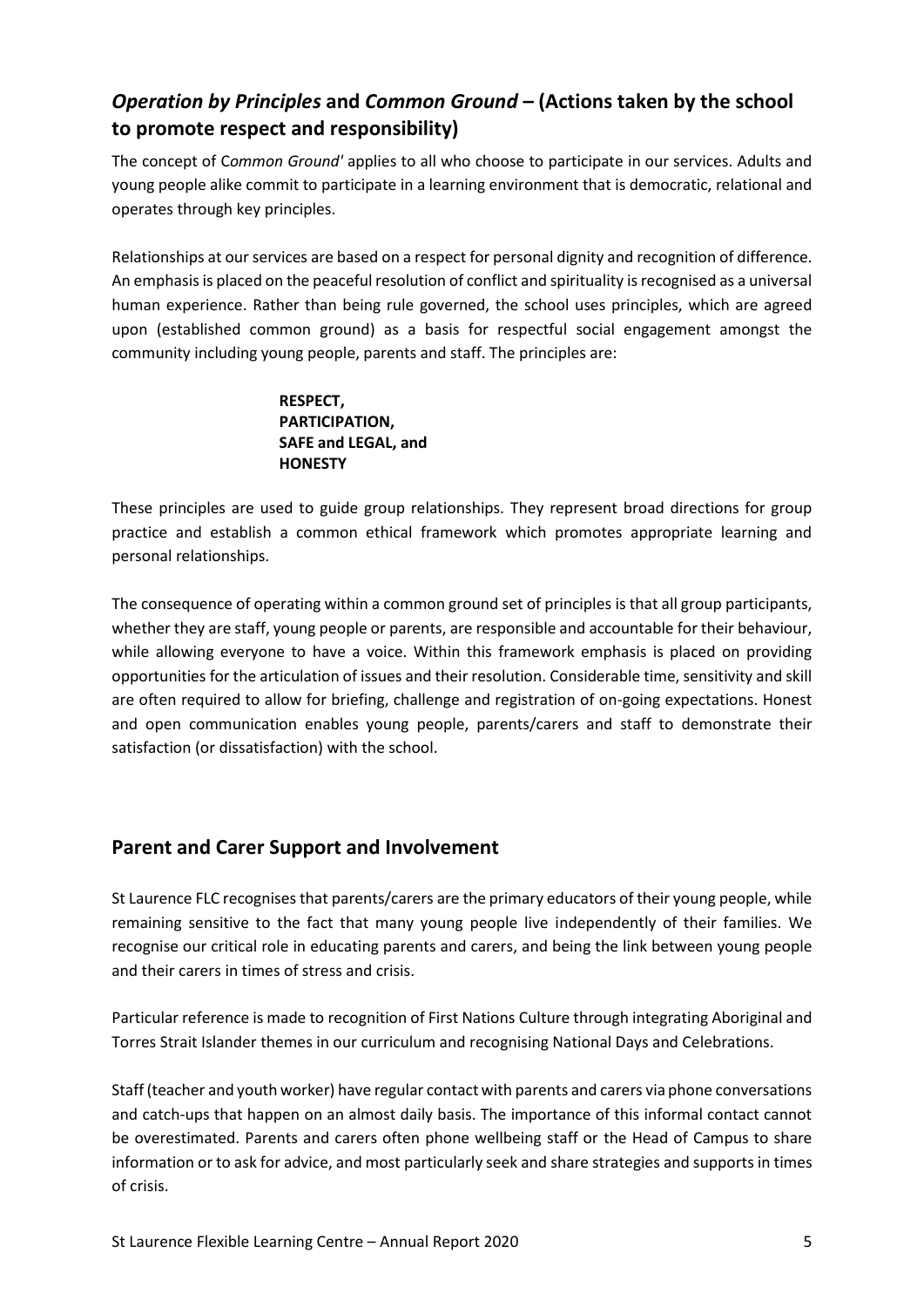Parents and carers are invited into Operation by Principle as participants in Collaborative Problem Solving meetings with staff and young people. Staff seek the input of parents and carers in negotiating a way forward with young people. Staff often conduct home visits to encourage young person engagement through outreach and participation in on-site classes.

St Laurence FLC supports and encourages this role of parents/carers through: presentation ceremonies, newsletters, cultural and social celebrations, parents/carer meetings and home visits. Families are viewed as partners in their children's educational experience. While family circumstances may be related to young people's alienation, the importance of building positive family relationships is a priority.

#### **Individualised Education Program and Learning Plans**

Curriculum plans are attuned to the individual young person by an assessment of need and delivery within a supportive environment that will re-engage the young person with learning and encourage a sense of community. Personal Learning Plans are developed by the class staff partnership are and negotiated with young people to form an integral part of daily learning programs. Personal Learning Plans are informed by diagnostic testing in literacy and numeracy also, providing a snap shot of the young person's current needs and future aspirations.

Through this living document, young people articulate their learning, social, emotional and personal needs and goals. They are dynamic documents that respond to the changing contexts of young people as they progress through stages of life, and importantly the achievement of goals and milestones are celebrated. The Personal Learning Plans are revisited and adjusted frequently throughout the year. Teachers use this information to make learning and environmental adjustments for each young person, which they apply from a trauma informed practice.

# **Diagnostic Testing**

Often a young person enrolling in the program comes with little or no documented educational history due to an extended absence or sporadic attendance at the previous school. Therefore it can be difficult to ascertain their current educational ability and needs. To ensure that a young person is getting appropriate learning material we undertake a literacy and numeracy assessment of their current ability. This is initially completed using online PAT testing in maths & Reading which identifies strengths and areas to develop across the strands of the curriculum. PROBE reading may also be used.

A secondary assessment tool is used called Key Skills Builder (BKSB).

BKSB is specifically designed for disengaged and educationally marginalised young people and adults. BKSB results are aligned with national benchmarks for accredited learning and training, and the results are able to be used to identify young people who may be ready to move into accredited training and transitional pathways.

BKSB is a validated diagnostic tool that is aligned to the Australian Core Skills Framework (ACSF). The ACSF provides a level that is nationally recognised, and aligns with the minimum literacy and numeracy standards in NSW for school leavers. BKSB is utilised weekly within the maths and English programs to further develop the basic skills through an individualised program based on need.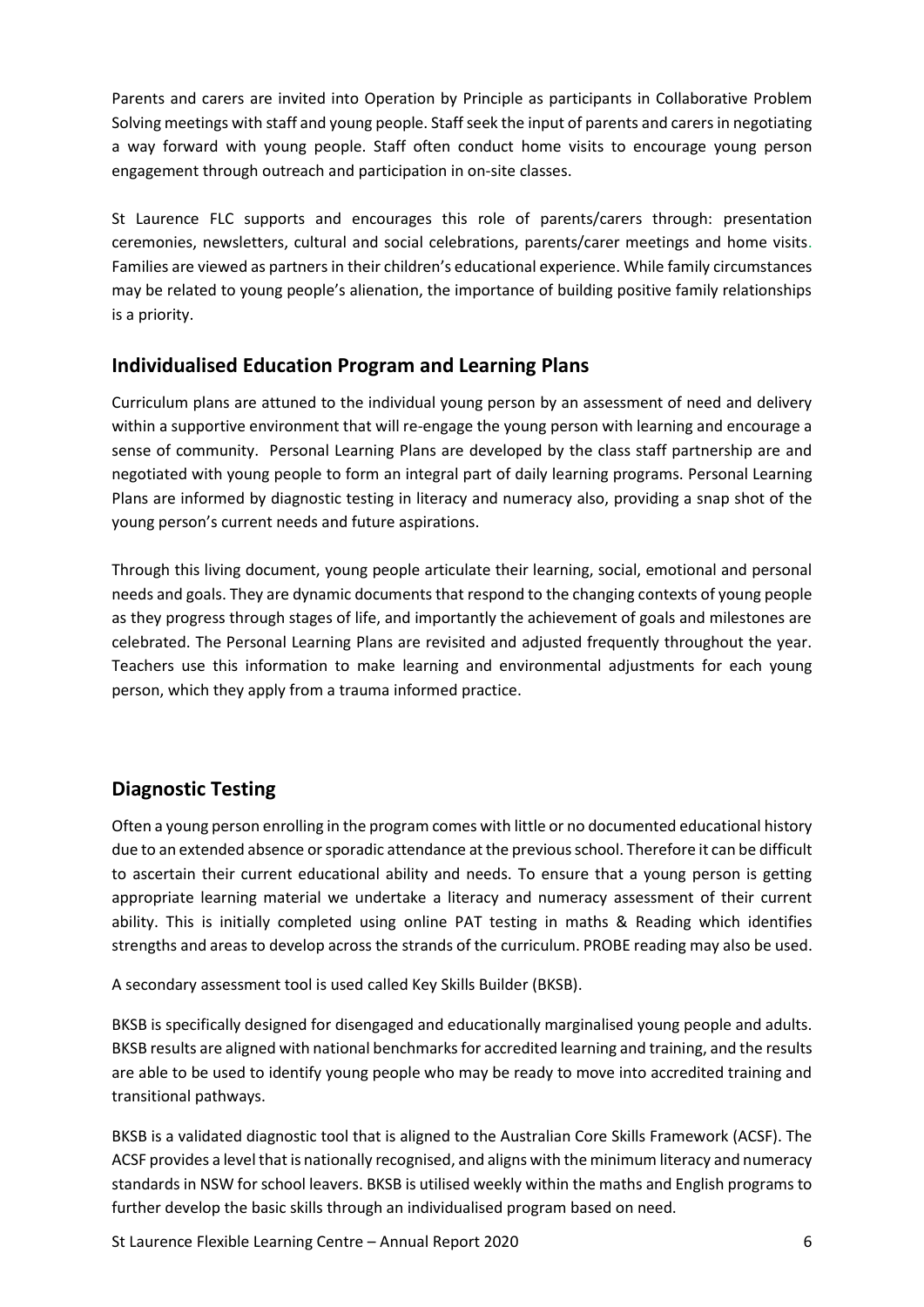All Year 9 students are invited to participate in the NAPLAN testing. Many parents chose to opt out of NAPLAN testing where possible.

#### **Rhythm, Routine and Ritual**

Structure and predictability helps young people who have experienced trauma to feel safe and enables them to take safe risks and to develop. St Laurence FLC has built routine and ritual into daily practice in order to create a calm and predictable learning environment for young people. This also produces positive outcomes in young people's ability to negotiate and communicate, to think critically, to make decisions and to build their social capability.

Each day the community conducts an extended check-in session at the beginning of the day. This session allows young people to share issues of concern, address problems, air grievances and communicate openly with staff. It also allows days of significance to be marked, celebrated and discussed, for example Easter and Youth Week festivities.

Learning sessions or activity often discuss the Working Agreement, in which staff negotiate with young people the ways in which Common Ground will be expressed through the Four Principles within the time period.

#### **Learning Choices**

The school's educational approach includes flexible timetabling, smaller learning groups, and relevant curriculum. This enables the delivery of creative responses to the learning needs of the individual young person, incorporating their cultural and spiritual backgrounds and history of trauma.

The school's learning programs comply with NESA Mandatory Course requirements for stage 5 of schooling, with a strong emphasis on providing meaningful and engaging learning through individual adjustments and personal learning plans. SLFLC offers the full Record of School Achievement (RoSA) credential at the end of year 10.

We also have on offer Vocational courses which allow flexibility in learning, the opportunity to gain more credentials and skills making the young people more employable. Young people are given the opportunity to work towards the Certificate II in Skills for Work and Vocational Pathways. This course is integral in providing access pathways for any of our young people who wish to pursue further education options including TAFE courses. It has an added benefit that many of the required and elective units are directly related to a range of workplace skills. This helps to prepare our students for the workforce and can show employers that our young people have the specific skills that they require. We are actively assisting these students to progress into work or further TAFE studies as they finish their Certificate.

#### **Multi-Disciplinary Teams**

Team members use a multi disciplinary approach to provide health, educational, cultural, social and emotional support for young people. Educational, community and allied health professionals are encouraged to collaborate closely to provide wrap around care for the young person. Information is shared and expertise is respected. The youth worker works holistically to develop links with external support agencies such as Child and Youth Mental Health Services, Family and Community Services,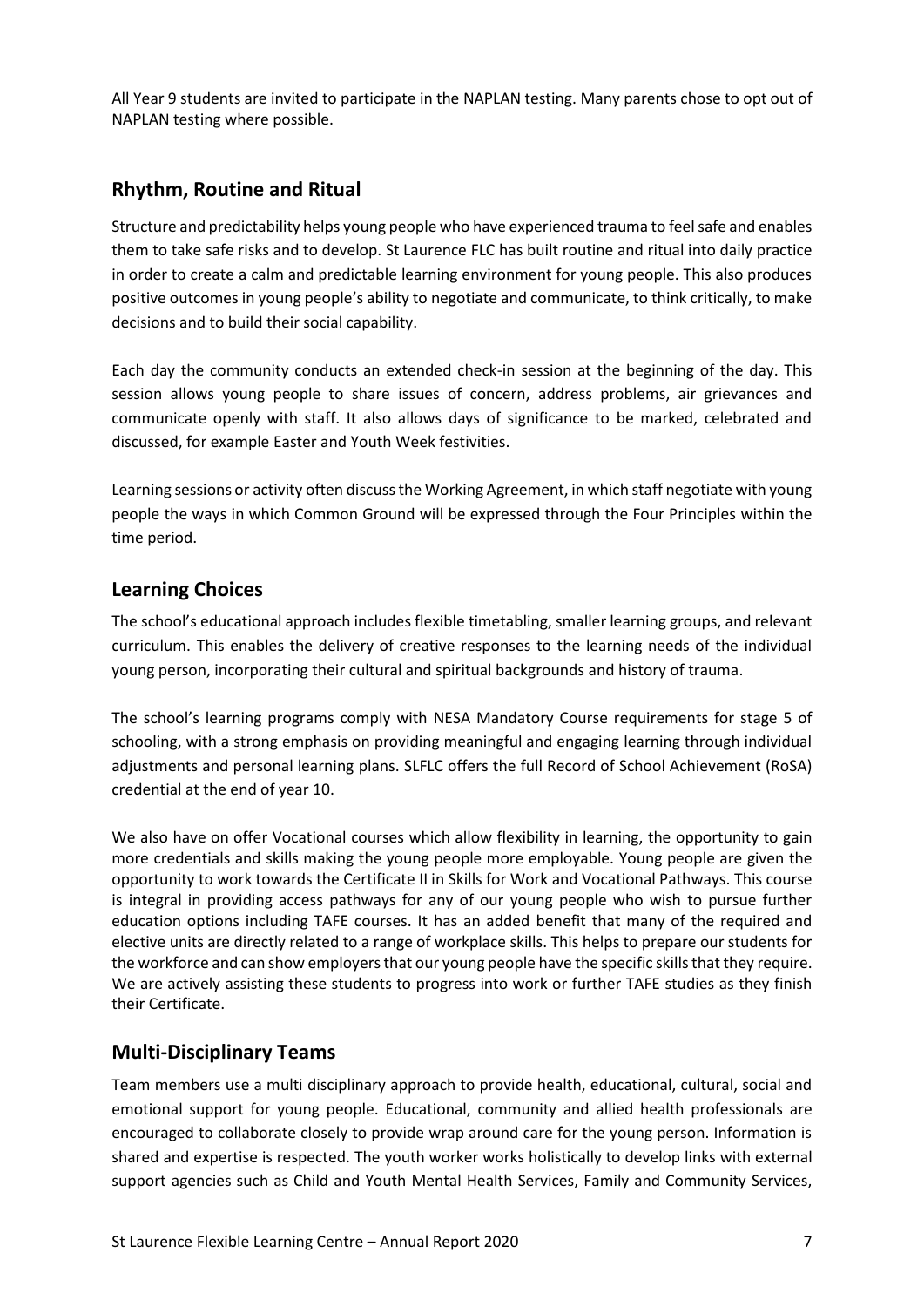Drug & Alcohol support services, housing and accommodation services, Drug Rehabilitation and Juvenile Justice.

Our Transition Pathways Worker supports the young people in preparing for the workplace, developing employability skills and actively applying for work, apprenticeships & traineeships, career planning and transitioning into employment or other services based on their individual goals. Both roles are a part of the local interagency group that meet regularly.

# **Curriculum**

The St Laurence FLC provides holistic learning experiences that address the social needs of young people, and promotes their emotional, cognitive, spiritual and academic development. Learning programs are developed with the intention to:

- empower young people to take personal responsibility for their learning
- support young people to become independent learners
- address deficits or gaps in literacy and numeracy
- develop in young people the skills and dispositions of twenty first century learners including collaboration, innovation and knowledge creation,
- recognise and celebrate the skills and knowledge of young people,
- enable young people to experience challenge within a safe and supportive learning environment
- provide a sense of achievement that is relevant and authentic to the real world

Learning experiences address NESA Mandatory Courses for years 9 and 10 with a strong focus on Literacy and Numeracy. Courses offered appear below.

| <b>NESA Mandatory Courses</b>                                                                                          |                                                                                   |  |  |
|------------------------------------------------------------------------------------------------------------------------|-----------------------------------------------------------------------------------|--|--|
| Stage 5                                                                                                                | English, Mathematics, Science, Health & Physical Education,<br>Geography, History |  |  |
| Stage 5 RoSA<br>(Record of school<br>achievement)                                                                      | English, Mathematics, Science, Health & Physical Education,<br>Geography, History |  |  |
| <b>VET Courses</b>                                                                                                     |                                                                                   |  |  |
| Certificate II in Skills for work & vocational pathways<br>Certificate Lin Visual Art<br>Certificate II in Hospitality |                                                                                   |  |  |

# **Community Engagement and Wellbeing Programs**

Sport and outdoor activities continue to make up a large part of the timetable St Laurence FLC, and help us to build a positive community within our school. In 2020, we had strong relationships with PCYC Broadmeadow and Planet Fitness where we maintained a regular weekly booking to participate in exercise programs.

We were also successful in gaining funding through Sporting Schools Grants which has allowed us to run an exciting sport and recreation program including coaching in: Stand up paddling, surfing, gymnastics, kayaking.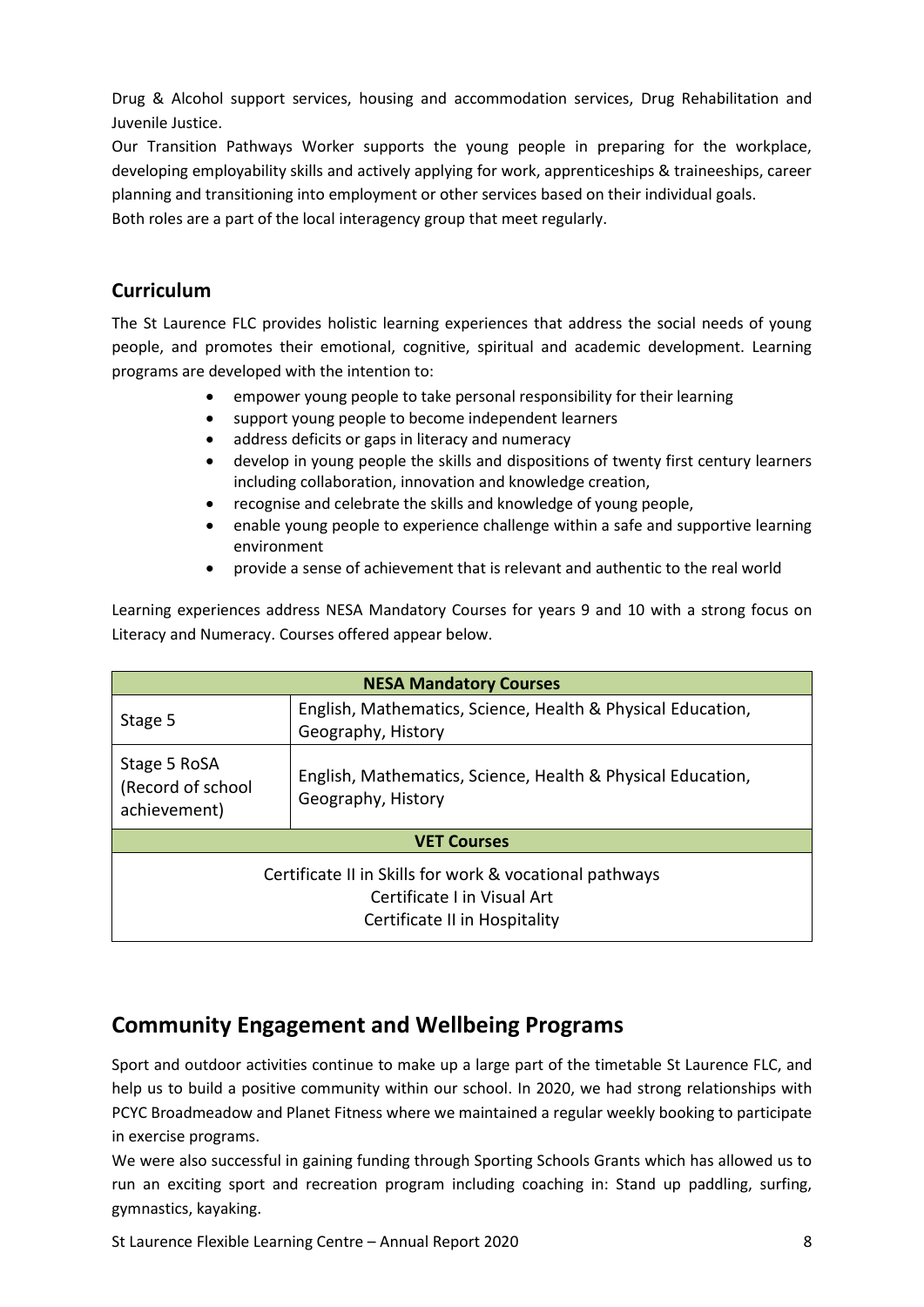#### Employment Workshops

Unfortunately many scheduled activities were cancelled due to Covid-a9 restrictions during the year. Young people did manage to participate in virtual open days through TaFE & a virtual expo. Guest speakers included the Australian Defence Force & a TaFE careers officer. Students participated in First Aid & a baristas course.

#### Wellbeing Workshops

Externally run workshops such as Family Planning were cancelled due to Covid-19 restrictions. Staff delivered alternative workshops inhouse using the PDHPE curriculum as a guide.

Samaritans ran a Resilience program for our young women.

Our youth worker also makes wellbeing calls in the holidays to each student to offer additional support where required and ensure our young people stay connected.

#### Cultural Activities

In 2020, we were unable to participate in many activities due to Covid-19. Activities were run inhouse including Sorry Day, Reconciliation Day & NAIDOC activities.

#### Craft and Art Projects

We have had many young people choose to engage in different art and craft electives offered throughout the year. A collaborative mural was completed in the school foyer as well craft activities.

| <b>2020 Young Person Enrolments</b> |    |  |
|-------------------------------------|----|--|
| Girls                               | 39 |  |
| <b>Boys</b>                         | 28 |  |
| Unspecified                         |    |  |
| Total                               | 68 |  |
| <b>First Nation</b>                 | フフ |  |

#### **Young Person Enrolments**

#### **Characteristics of the Student Body**

The young people represent a diverse population of indigenous and non-indigenous males and females of secondary school age, up to 18 years. The young people who attend the St Laurence Flexible Learning Centre have typically experienced significant and complex educational, social, developmental, psychological, health, legal or familial situations which demand unique responses. Some young people present with diagnosed disabilities but many show signs of learning difficulties, and undiagnosed conduct disorders or unstable mental health. The support for our young people is embedded within an educational framework but also typically involve medical, multidisciplinary, legal and/or social support personnel and systems.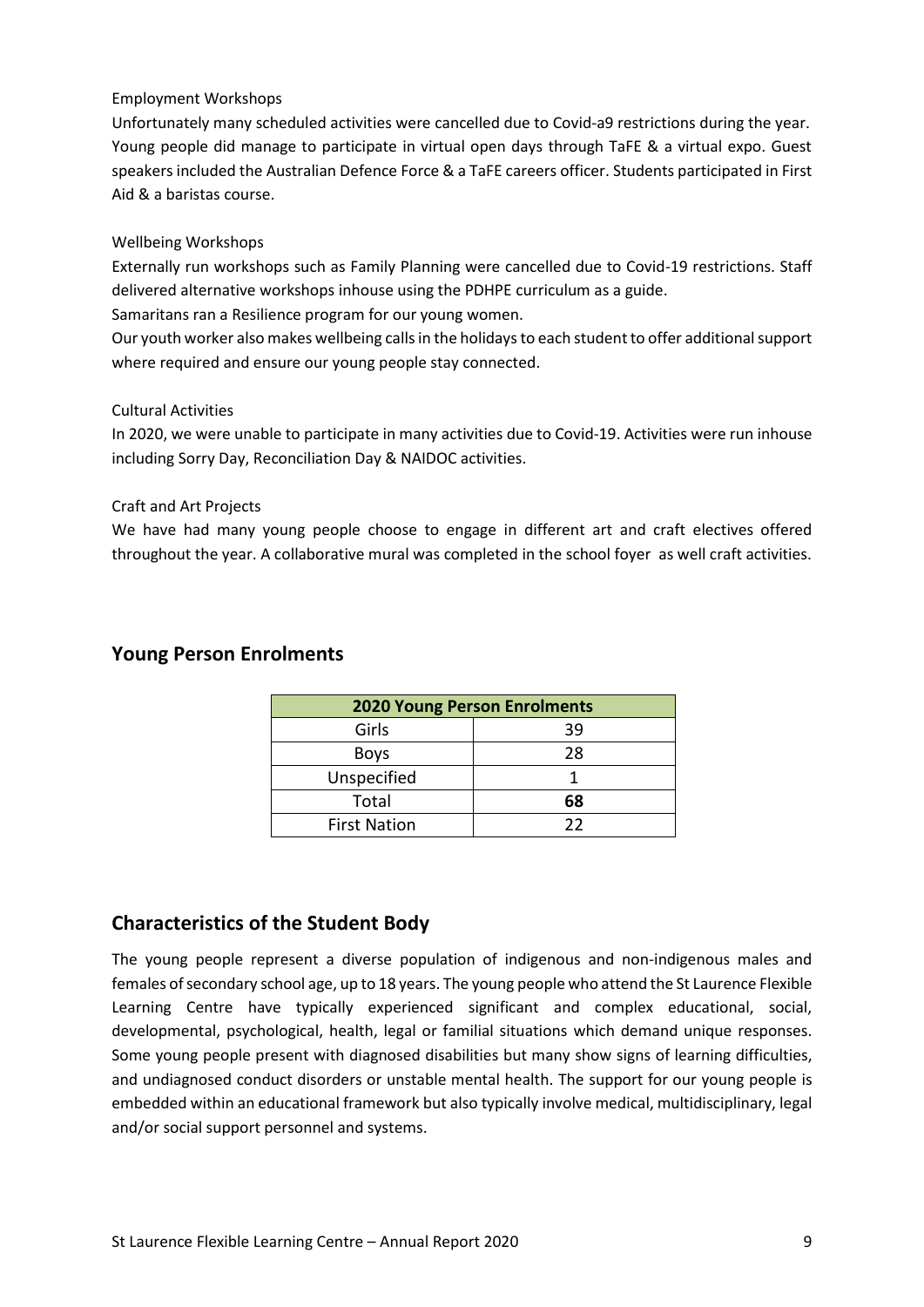### **2020 Enrolment by Gender and Attendance**

| <b>Rates by Year Level</b> |             |               | 2020 Young People Enrolment by Gender and Attendance |                         |
|----------------------------|-------------|---------------|------------------------------------------------------|-------------------------|
| <b>YEAR</b>                | <b>MALE</b> | <b>FEMALE</b> | <b>TOTAL</b>                                         | <b>ATTENDANCE RATES</b> |
| 9                          | 13          | 15            | 28                                                   |                         |
| 10                         | 15          | 25            | 40                                                   |                         |
| <b>TOTAL</b>               | 28          | 40            | 68                                                   | 56%                     |

\*The 2020 attendance rate has been significantly impacted by Covid-19.

#### **School Management of Non-Attendance**

Attendance requirements are established to maximise the young person's learning opportunities and performance. All enrolled young people are required to attend school unless reasonable and valid grounds exist for them to be absent. Parents/carers have a responsibility to assist the young person to attend school regularly and a further responsibility to contact the school explaining why absence has occurred when the young person is domiciled with them. The particular circumstances of each young person are considered in the context of this policy. St Laurence Flexible Learning Centre is open to support any arrangements that suit family and student needs to help to improve and encourage higher attendance rates. These include but are not limited to providing plans with reduced days and/or times to be at school, phone calls home to students and parents, off-site and home visits to students and parents and provision of work through booklets and online learning.

# **Post School Destinations**

Most young people from 2020 have returned to the school in 2021. Of those that left we have students who have successfully gained apprenticeships and others returning to secondary school to continue their learning, including two who are completing their Higher School Certificate.

| <b>Destination</b>            | <b>Number of Young People</b> |
|-------------------------------|-------------------------------|
| <b>Full Time Employment</b>   | 1                             |
| <b>Other Secondary School</b> | 13                            |
| Work                          | 5                             |
| Apprenticeship/Traineeship    | $\overline{2}$                |
| Unknown                       | 3                             |
| <b>HSLO</b>                   | 15                            |
| <b>TAFE</b>                   | 5                             |
| Returning to SLFLC 2021       | 24                            |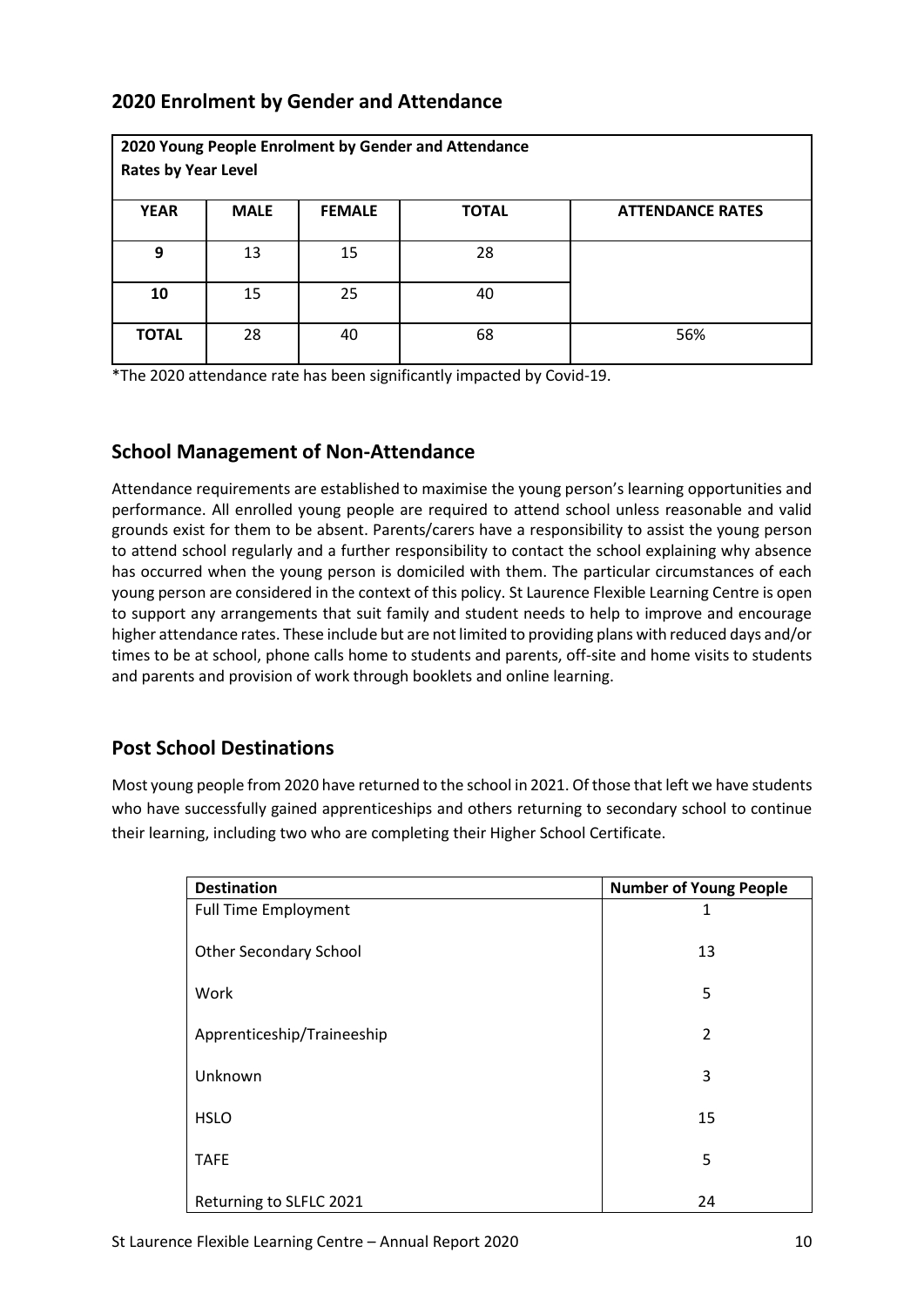### **Professional Learning**

St Laurence FLC is committed to the ongoing professional development and formation of staff. This continues to enrich the educational opportunities provided for our young people and models to our young people the modern reality of lifelong learning. In 2020 staff participated in the following:

- Individual Reflective Supervision
- Curriculum Planning Sessions
- First Aid and Resuscitation Annually
- Strategic planning days
- EREA Child Safeguarding Complispace
- EREA Deputy Principal & Head of Campus meetings
- Explicit Instructions Workshop
- Mental Health First Aid

# **Teaching Staff Details**

Teacher qualifications fall into 1 of 3 categories for all teachers responsible for delivering the curriculum:

| Teaching qualifications from a higher education institution within Australia or<br>as recognised by AEI - NOOSR*                                                 | 100% |
|------------------------------------------------------------------------------------------------------------------------------------------------------------------|------|
| Have qualifications as a graduate from a higher education institution within<br>Australia within AEI-NOOSR* guidelines but lack formal teacher<br>qualifications | 0%   |
| Do not have qualifications as above but have relevant successful teaching<br>experience or appropriate knowledge relevant to the teaching context                | 0%   |

\*Australian Education Institution – National Office of Overseas Skills Recognition Staff Retention

# **Workforce Composition**

| <b>Teachers</b>                   |  |
|-----------------------------------|--|
| Youth Workers                     |  |
| <b>Support Staff</b>              |  |
| Workers Identifying as Indigenous |  |
| <b>Total number of staff</b>      |  |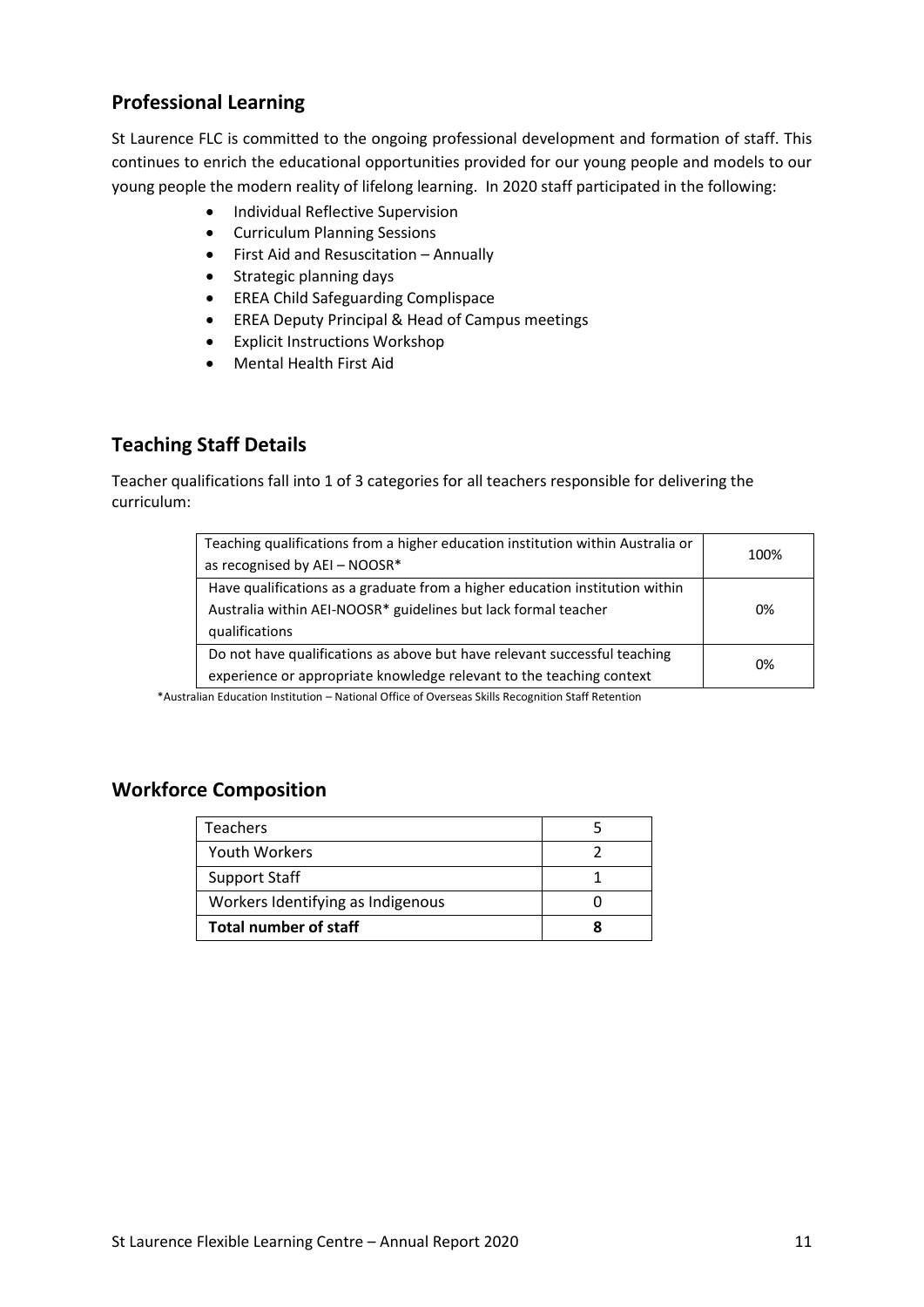#### **Feedback**

Informal feedback from parents throughout the year indicated satisfaction towards the school and processes particularly in the flexible way that school could respond to individual student circumstances with transport support as well as wellbeing support. Parents also appreciated the familial support in encouraging parents to be a part of collaborative problem solving but being flexible when they were unavailable and also the additional familial support in providing food packages as required.

Informal staff feedback indicated staff appreciation at the level of flexibility and involvement that the school is able to provide due to our small size.

Indirect feedback in relation to high retention rates in both students and staff indicate majority levels of strong satisfaction from all parties.

#### **School Policies**

The following gives a summary of some of the school policies in use. Copies of all policies are available from the school office. Policies required to be available publicly are available via the school website below:

**<https://www.ereafsn.edu.au/stlaurenceflcnewcastle/>**

#### **Enrolment Policy Summary**

St Laurence Flexible Learning Centre offers a non-fee paying, inclusive and non-discriminating learning community to young people, who for a variety of reasons, are disenfranchised from mainstream education. Young People are enrolled from all genders, from a variety of language, cultural, ethnic and religious backgrounds, with particular sensitivity to Indigenous culture, and from backgrounds of socio-economic disadvantage.

The young people enrolled have typically experienced one or more significant and complex educational, social, developmental, psychological, health, legal or familial situations which demand unique responses as young people who are at risk or have disengaged: young people in out of home care, Aboriginal young people, young offenders, young people affected by homelessness, newly arrived and refugee young people, young parents and carers, young people with disabilities and young people with mental health concerns.

This policy complies with all applicable State and Commonwealth laws. Enrolment interviews are conducted to assess a young person's needs in the light of the above criteria and to assess the Flexible Learning Centre's ability and resources to meet those needs.

For informal care arrangements, where a student is not living with a parent/guardian but is living in an informal care arrangement, the school may accept an enrolment form signed by the informal carer if the carer provides a signed Informal Relative Carer's Statutory Declaration to the school. The informal carer may be a relative, significant friend or a person within the child's extended social network.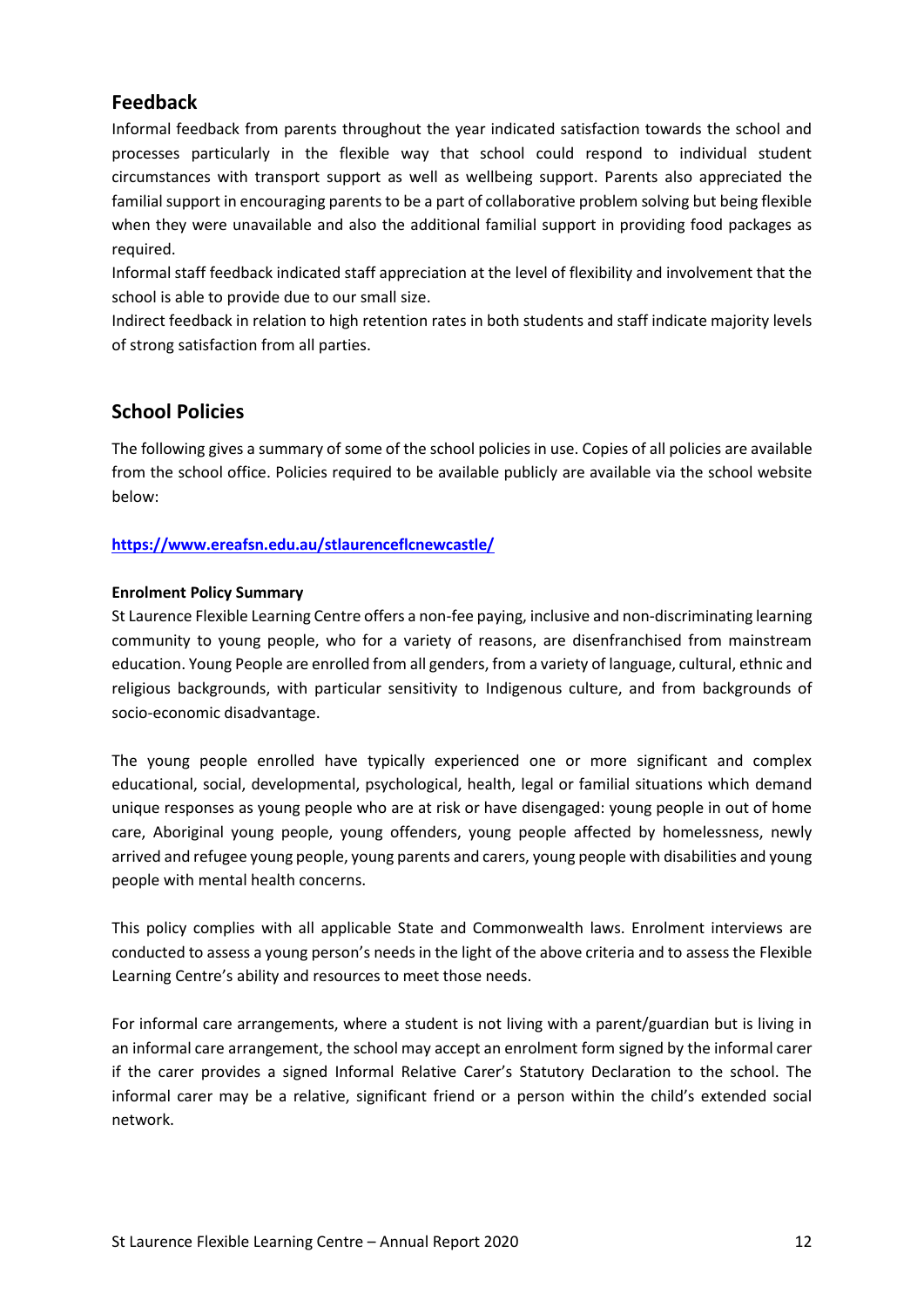#### **Managing Student Attendance**

St Laurence FLC has a commitment to supporting regular school attendance by all enrolled young people to support them to participate fully at a St Laurence FLC through regular attendance, while ensuring that the school's duty of care to young people and other legislative obligations are met.

Our school holds a number of responsibilities in relation to student attendance. These include:

- that the Principal must ensure that a register is kept recording the daily attendance or absence of each school-aged young person in line with the Ministerial Directive.
- that a young person is excused from attendance if he or she is prevented from attending because of a reasonable cause approved by the Principal, and the parent has given notification.
- that the Principal may require a student to not attend a school on any day on which the student has an infection or is suffering from an infectious disease.

Regular participation in meaningful education is critical for young people's academic, vocational,social and emotional development. Given the specialist nature of the Flexible Learning Centre we recognise that many young people face significant challenges to regular school attendance. Factors such as mental illness, substance addiction, ongoing family conflict and previous negative experiences at school can make it very difficult for young people to attend school every day. FLCs undertake a range of processes and supportive mechanisms to ensure that young people work towards consistent attendance and that all absences are justified.

If the young person is expected to attend school on a given day and does not arrive by the commencement of the school day, or does not access transport support as arranged, the admin staff member or student support person will contact the young person and their parent/carer as soon as is practical in order to seek an explanation for the absence.

If the staffing partnership is not able to reach a young person or their parent/carers in relation to an absence, they will speak with the Head of Campus to determine what further action should be taken. Reasonable efforts will be made to ensure that the young person is safe. This may include contacting alternate carers or services (where consent has been previously given to do so). Follow up may also include contacting the Department of Family and Community Services or the Police where the Campus Principal deems that the young person may be at risk of harm.

Ongoing absences are followed up via a letter to the parent/carer. A reconnect meeting can be offered in order to discuss and barriers and supports offered. Absences of 20 days with no response are referred to the Home School Liaison Office and Department of Family and Community Services if deemed at risk or neglect by the parent/carer.

All communication with young people and carers regarding school absences is documented electronically and filed securely, as specified in relevant legislation.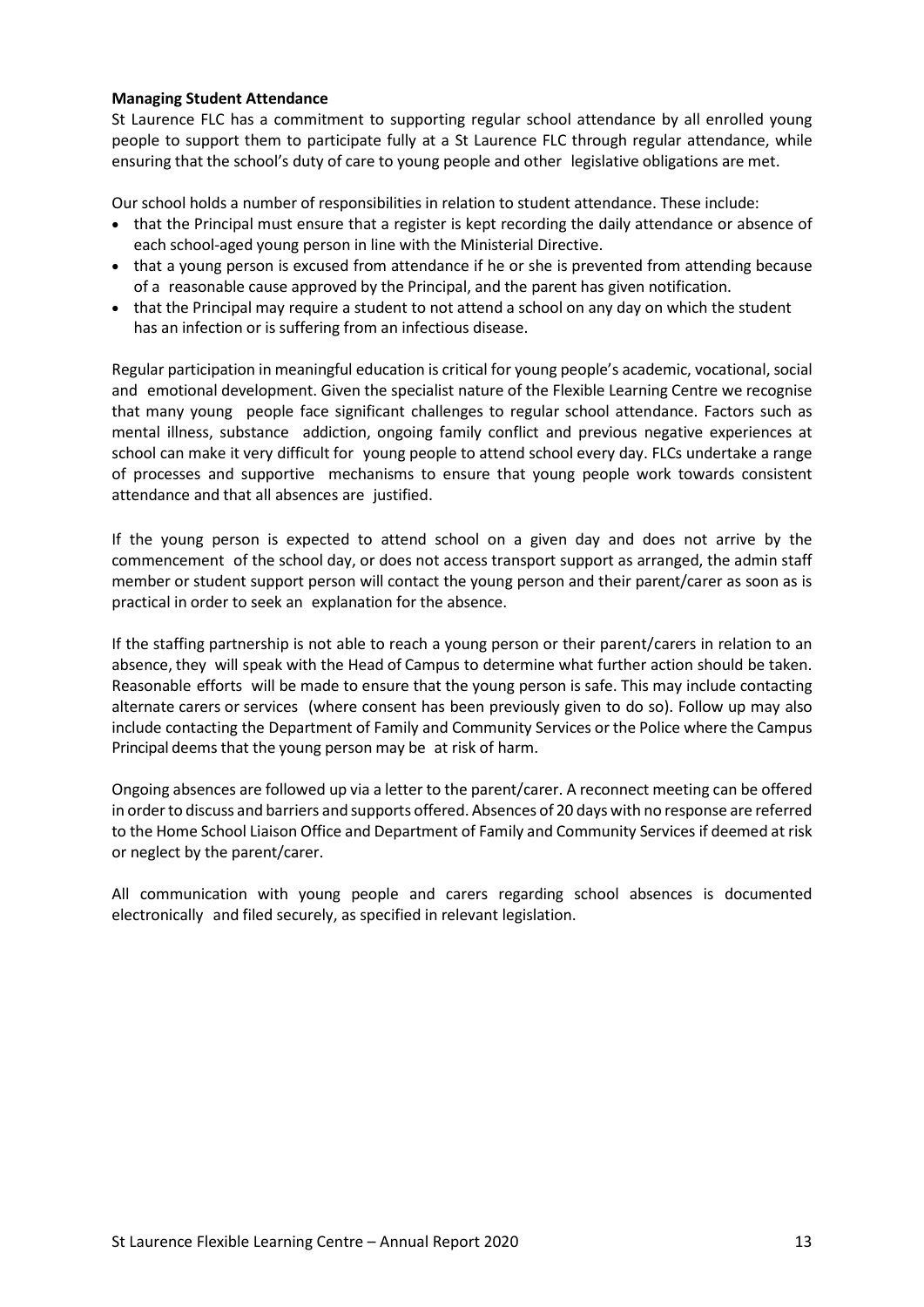#### **Student Welfare Policy**

St Laurence FLC seeks to provide quality education for all young people, taking account of their age, background, ability and interests, to assist them to become self-directed, lifelong learners who can create a positive future for themselves and for the wider community.

Young people are better prepared for learning when they are healthy, safe and happy, therefore, young people welfare is the responsibility of all staff working in a whole school context. Student learning cannot be separated from welfare. Helping young people to learn effectively and to develop positive attitudes and behaviours are goals of the St Laurence FLC community. This requires that each young person is educated in an environment which provides for their individual development.

St Laurence FLC Welfare Policy including anti-bullying policies, procedure and responsibilities that define bullying, outlines the responsibilities of staff members and sets out clear procedures that the school will take to act on any instance of bullying.

#### **Discipline Policy**

St Laurence Flexible Learning Centre aims to establish a community in which everybody feels valued and safe, and where individual differences are appreciated, understood and accepted. Every person has a right to enjoy their time at school. Respect for others is expected.

When inappropriate behaviour occurs, the following dimensions will be considered in the light of operation by principle:

- student behaviour education and pastoral care
- pastoral care for the whole school community
- student connectedness and engagement
- Restorative Practice approaches
- operation by principle as the framework for negotiation (Collaborative Problem Solving)

#### **Complaints and Grievances Policy**

St Laurence FLC respects the right of all members of the community to have access to a process, which will give full and fair consideration to any grievance that may arise. All grievances and actions taken will be recorded in a School Complaints Register. The process endeavours to hear in a timely and equitable manner any grievance raised to ensure that the principles of natural justice are followed.

A grievance is any written complaint made against a member of the School community or School in respect to any action, policy, process or situation relevant to the running of the School by:

- a member of the School community
- any member of the public
- any legal identity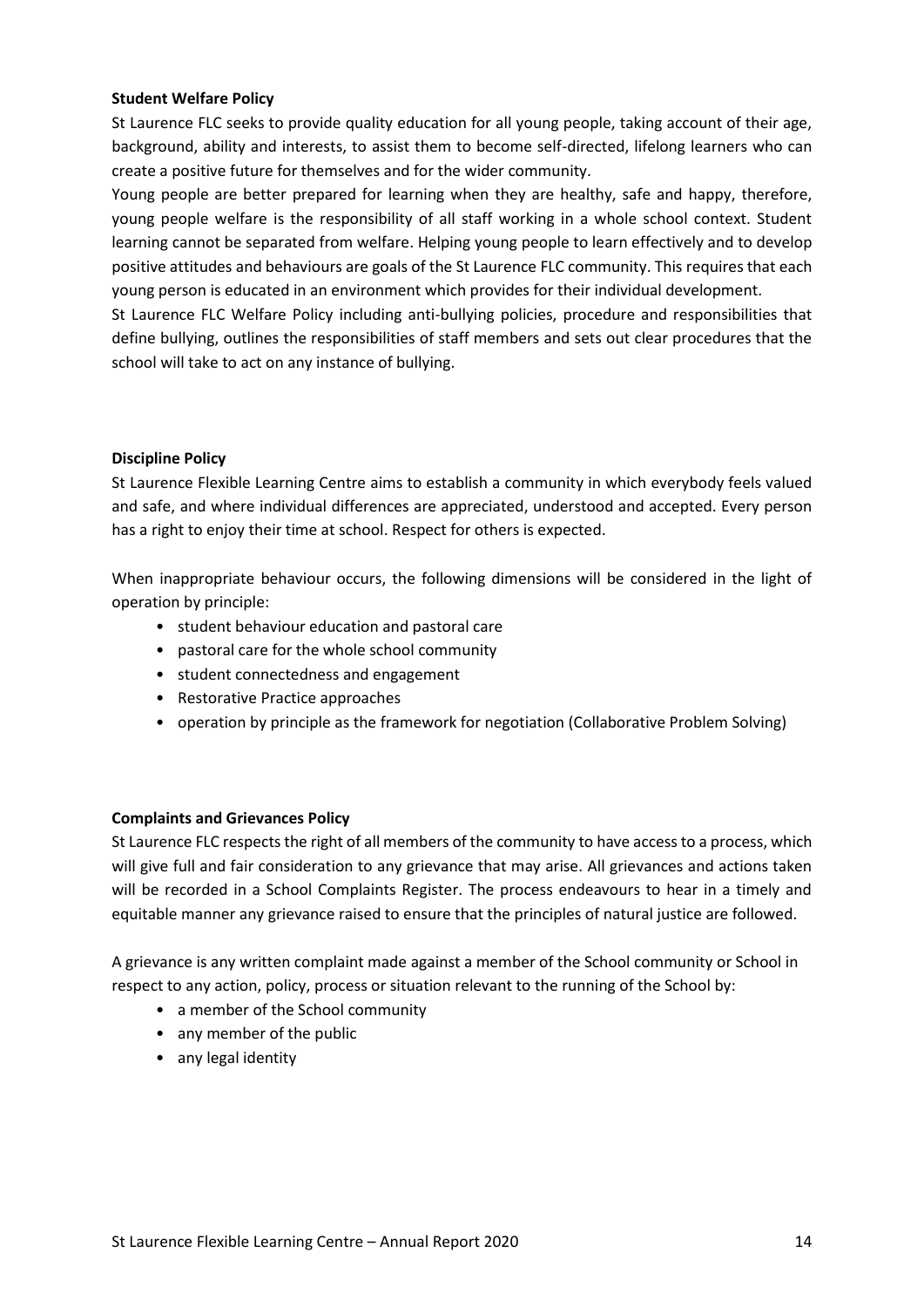# **Comment on 2020 Priority Areas**

- The school aimed to grow to a capacity of 40 young people enrolled. However due to a need in the community, we took on an additional 5 young people
- The CompliSpace platform was introduced schoolwide which included all Policies, Frameworks and Staff Training particularly in the areas of Child Safety, WHS and Risk Management. All staff utilize Complispace
- This area was impacted by covid regulations inhibiting the face to face nature of engagement. There has been an increase in local history awareness and language through our curriculum.
- Increased engagement with Aboriginal organisations in order to further support the young people has been impacted by covid regulations
- VET learning options increased with the inclusion of FSK employment skills, visual art & hospitality delivered onsite
- PAT testing was introduced as a standardised test for numeracy & literacy for every young person
- Our staff team grew to include a Transition Support Role in order to support young people post school

# **Priority Areas for Improvement for 2021**

- Growth in enrolment numbers to 45
- Increased diversity of learning programs
- Further focus on literacy skills
- Focus on employability skills
- Development of STEM learning area
- Increased opportunities in work readiness & career pathway planning including parents & caregivers
- Increased opportunities to engage in cultural programs
- Further development of online platforms for learning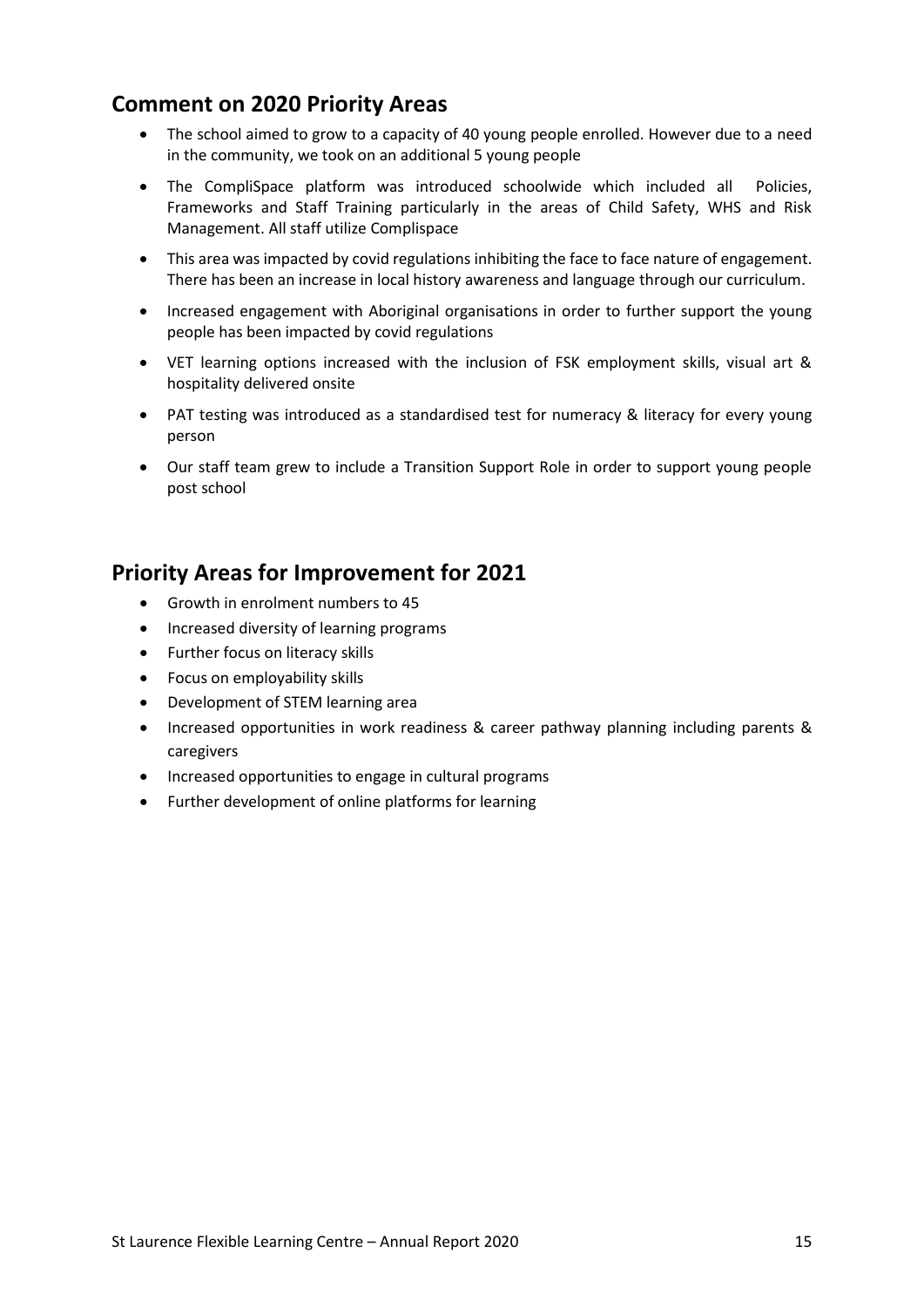#### St Laurence FLC Statement of Profit or Loss and Other Comprehensive Income For the year ended 31 December 2020

|                                                                                               |                | 2020      | 2019      |  |
|-----------------------------------------------------------------------------------------------|----------------|-----------|-----------|--|
|                                                                                               | Notes          | \$        | \$        |  |
| <b>REVENUE AND INCOME</b>                                                                     | $\overline{2}$ | 1,477,473 | 1,191,467 |  |
| <b>EXPENSES</b>                                                                               |                |           |           |  |
| Administration                                                                                |                | 287,616   | 76,380    |  |
| Boarding                                                                                      |                |           |           |  |
| Depreciation, Amortisation and Impairment                                                     | $\overline{3}$ | 42,425    | 35.285    |  |
| Employee benefits                                                                             | 3              | 1,090,326 | 716.941   |  |
| Faculties and co-curricular                                                                   |                |           | 14,630    |  |
| Finance costs                                                                                 | 3              |           |           |  |
| Insurance                                                                                     |                | 3,264     | 2.526     |  |
| Operating lease rentals                                                                       | $\overline{3}$ |           |           |  |
| Maintenance and utility                                                                       |                | 35,489    | 29.360    |  |
| Other expenses from ordinary activities                                                       | 3              |           |           |  |
| Trading activities - expenditure                                                              | 3              |           |           |  |
| Other significant expenses                                                                    | 3              |           | 137,743   |  |
| <b>Total Expenses</b>                                                                         |                | 1,459,120 | 1,012,865 |  |
| Profit/(Loss) for the year                                                                    |                | 18,353    | 178,602   |  |
| OTHER COMPREHENSIVE INCOME                                                                    |                |           |           |  |
| Gain or loss on financial assets measured at fair value through other comprehensive<br>income |                |           |           |  |
| Total other comprehensive income/(loss) for the year                                          |                |           |           |  |
| Total comprehensive income for the year                                                       |                | 18,353    | 178,602   |  |